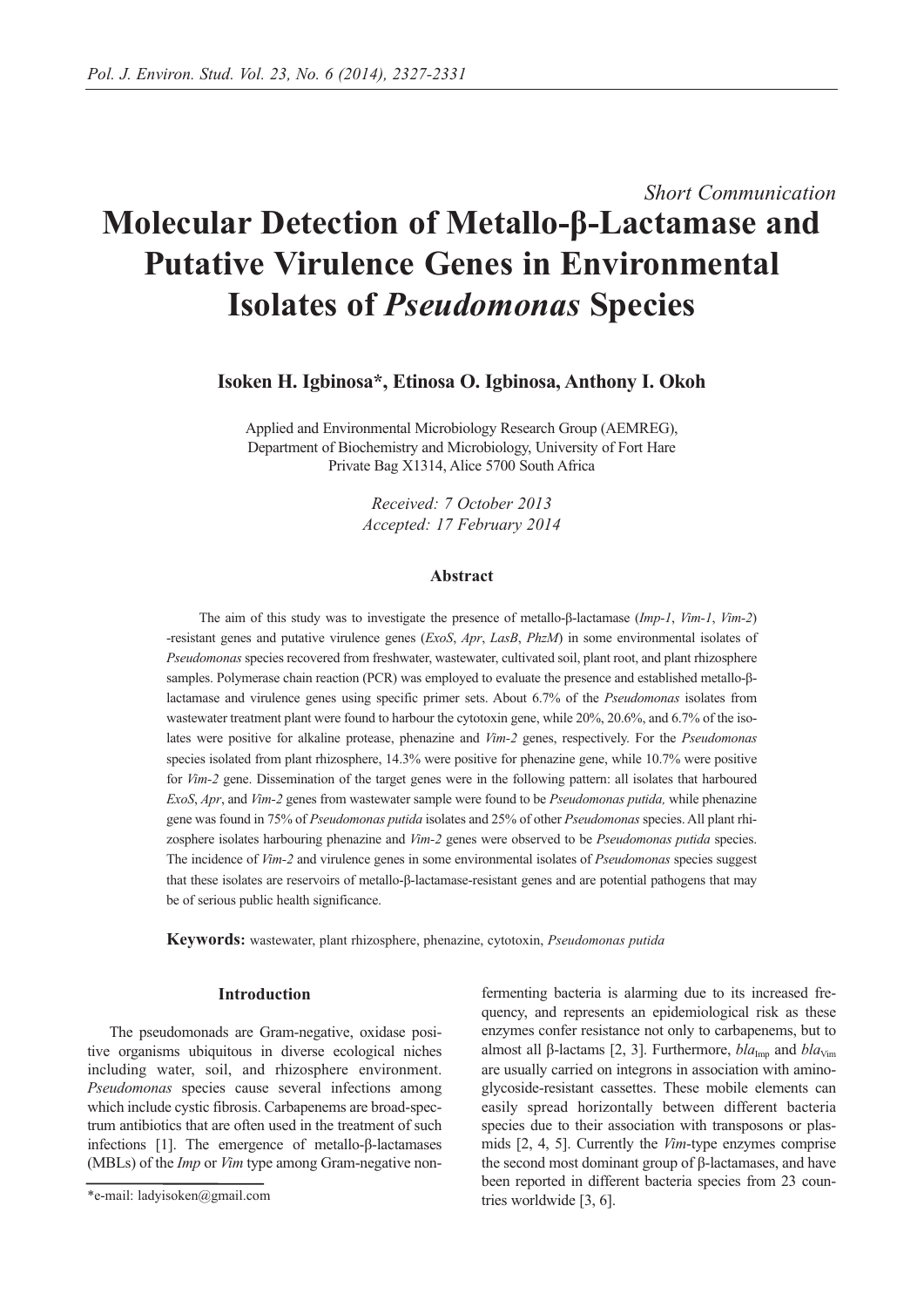The pathogenesis of *Pseudomonas* is partly due to the production of both extracellular and cell-associated virulence factors [7]. Extracellular factors include hydrogen cyanide, proteases, and elastase. Proteases are considered to play a role in the pathogenesis of some *Pseudomonas aeruginosa* infections. Elastase is a metalloprotease that reduces elastin and collagen and deactivates human immunoglobulin G, serum alpha-1, proteinase inhibitor, and several complementary components [8]. One of the factors that regulates the production of elastase protein in *Pseudomonas* is its growth rate. More elastase is produced when cells are at the late-logarithmic phase of growth or when cell density is high [7, 9]. Cell-associated virulence factors include flagella, lipopolysaccharide, pili, type III system effector proteins, a type III secretion system and alginate. At present, four type III effector proteins have been identified in *P. aeruginosa* and include *ExoS*, *ExoU*, *ExoT*, and *ExoY* [7]. Intoxication with *ExoS*, *ExoY*, and *ExoT* causes cell rounding and detachment and may play a role in causing infection by preventing or inhibiting bacterial uptake and phagocytosis [7, 10, 11]. Secreted products include phenazines. Over 90% of *P. aeruginosa* isolates produce pyocyanin [12], and high concentrations of pyocyanin present in the sputa of cystic fibrosis patients suggests that this compound plays a role in pulmonary tissue damage observed in chronic lung infection [13].

Many studies have focused on characterization of the virulence diversity and cabapenem resistance in clinical isolates of *Pseudomonas* species and with emphasis on *P. aeruginosa*; but there are limited studies on virulence factors distribution and cabapenem resistance in environmental isolates of *Pseudomonas* species. This study was initiated to investigate some virulence gene distribution in environmental isolates of *Pseudomonas* species and also to determine the incidence of metallo-β-lactamase genes in the bacteria.

#### **Materials and Methods**

## Sample Collection and Processing

Water samples were collected from the Kat and Tyume rivers in the Eastern Cape Province, South Africa. Also, samples were collected from two wastewater treatment plants in Alice and Fort Beaufort in the Eastern Cape Province. The water samples were processed as described elsewhere [14]. Soil samples (butternut, spinach, cabbage, and maize-cultivated soil), plant roots and rhizosphere samples (spinach, cabbage, and grass) were also collected from Lovedale farms in Eastern Cape Province. Samples were immediately transported in cooler boxes to the laboratory for processing and analyses as described by Igbinosa et al. [15].

#### Isolation of Genomic DNA

Isolation of genomic DNA from the bacterial isolates was done following the description of Igbinosa et al. [14, 15]. Briefly, single colonies of the identified *Pseudomonas*

|                      |                                               | Table 1. Primer sequence used in the study. |                   |  |
|----------------------|-----------------------------------------------|---------------------------------------------|-------------------|--|
| Target<br>gene       | Primer                                        | Sequence 5'-3'                              | Reference         |  |
| Cytotoxin            | ExoS F                                        | ATCCTCAGGCGTA-<br><b>CATCC</b>              |                   |  |
|                      | ExoS <sub>R</sub>                             | ACGACGGCTATCTCTC-<br>CAC                    | $[7]$             |  |
| Elastase             | $L$ as $B \to$                                | ACAGGTAGAACGCACG-<br><b>GTTG</b>            |                   |  |
|                      | $lasB$ R                                      | GATCGACGTGTC-<br><b>CAAACTCC</b>            | $[7]$             |  |
| Alkaline<br>protease | Apr F                                         | TGTCCAGCAATTCTCTT<br>GC                     |                   |  |
|                      | Apr <sub>R</sub>                              | CGTTTTCCACGGTGACC                           | $[7]$             |  |
| Phenazine            | PhzM F                                        | ATGGAGAGCGGGATC-<br><b>GACAG</b>            |                   |  |
|                      | $PhzM$ R                                      | ATGCGGGTTTCCATCG-<br><b>GCAG</b>            | $\lceil 7 \rceil$ |  |
| $Vim-1$              | $Vim-1$ A                                     | TCTACATGACCGCGTCT-<br><b>GTC</b>            |                   |  |
|                      | TGTGCTTTGA-<br>$Vim-I$ B<br><b>CAACGTTCGC</b> |                                             | $[28]$            |  |
| $Vim-2$              | $Vim-2A$                                      | ATGTTCAAACTTTTGAG-<br><b>TAGTAAG</b>        | $[28]$            |  |
|                      | $Vim-2 B$                                     | CTACTCAACGACT-<br><b>GAGCG</b>              |                   |  |
| Imp-type<br>gene     | $Imp-I A$                                     | CTACCGCAGCA-<br><b>GAGTCTTTGC</b>           | [28]              |  |
|                      | $Imp-I B$                                     | GAACAACCAGTTTTGC-<br><b>CTTACC</b>          |                   |  |

species grown overnight at 37ºC for 24 h on Nutrient agar plates were picked, suspended in 500 µl of sterile Milli-Q PCR grade water (Merck, SA), and the cells were lysed using Dri-block DB.2A (Techne, SA) for 10 min at 100ºC. The cell debris was removed by centrifuge at  $11,000 \times g$  for 5 min. using a MiniSpin micro centrifuge (Merck, SA) and the supernatant used directly as template DNA for the PCR reaction or stored at -80ºC until ready for use.

# Genetic Detection of Metallo-β-Lactamases and Virulence Genes in *Pseudomonas* Species

The primer sets used in this study are as shown in Table 1. The PCR condition for the detection of metallo-β-lactamases was as follows; 25 cycles of denaturation at 94ºC for 50s, annealing at 55ºC for 60s, extension at 72ºC for 90s, and a final extension step of 72ºC for 5 min. The PCR condition for the detection of virulence genes were as follows: *ExoS* gene (an initial denaturation step at 96ºC for 5 min, followed by 30 cycles of denaturation at 94ºC for 30s, primer annealing at 47-63ºC, and 4 min of primer extension at 72ºC); *Las B* gene (96ºC for 5 min, 94ºC; 30s, 57ºC; 30s,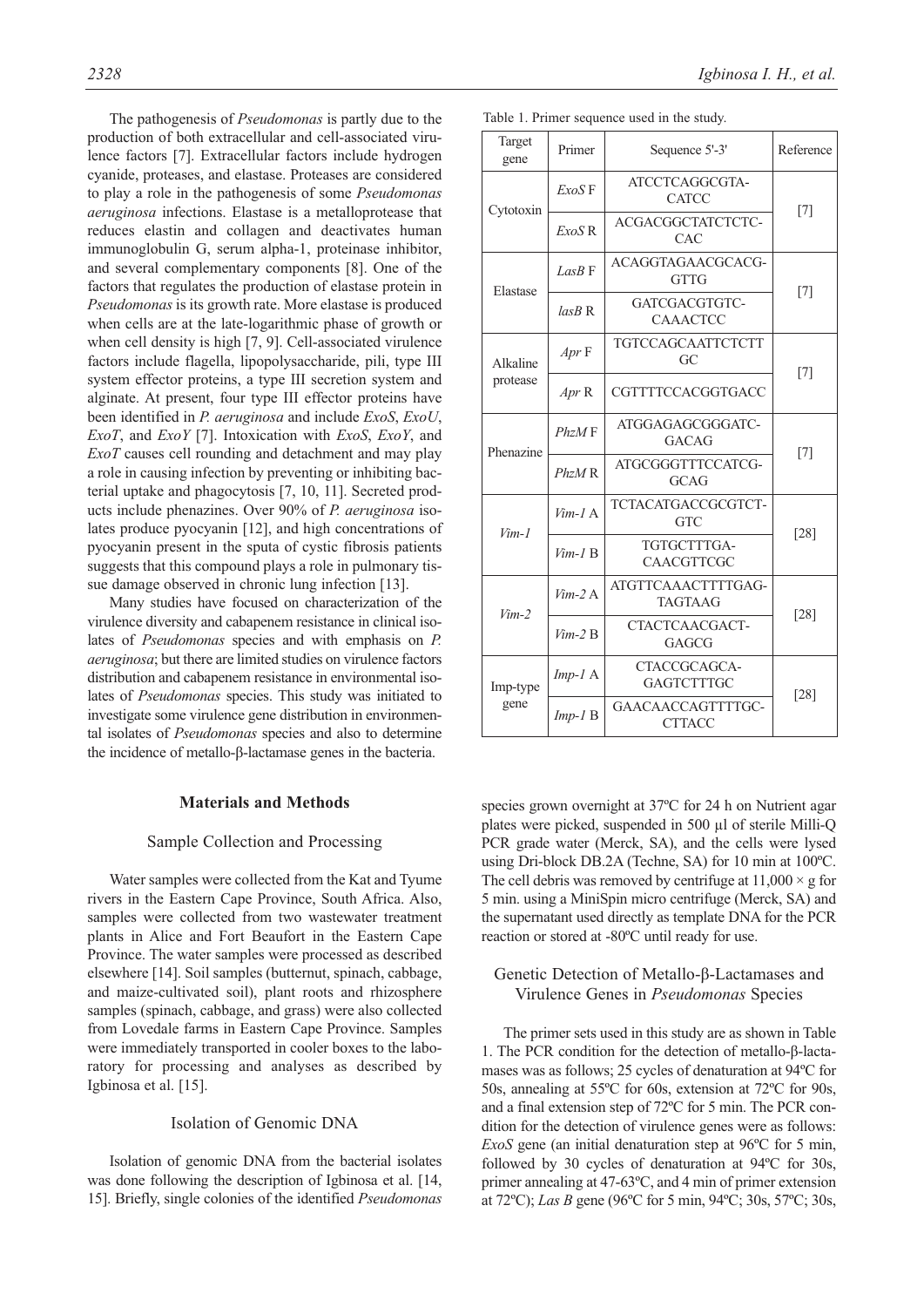| Isolate source    | Target gene $(\% )$ |          |                   |           |         |         |               |  |  |
|-------------------|---------------------|----------|-------------------|-----------|---------|---------|---------------|--|--|
|                   | Cytotoxin           | Elastase | Alkaline protease | Phenazine | $Vim-1$ | $Vim-2$ | Imp-type gene |  |  |
| Fresh water       |                     |          |                   |           |         |         |               |  |  |
| Wastewater        | 6.7                 |          | 20                | 26.7      |         | 6.7     |               |  |  |
| Plant root        |                     |          |                   |           |         |         |               |  |  |
| Plant rhizosphere | $\theta$            |          |                   | 14.3      |         | 10.7    |               |  |  |
| Cultivated soil   |                     |          |                   |           |         |         |               |  |  |

Table 2. Percentage distribution of metallo-β-lactamases and virulence genes among group sources.

Table 3. Distribution of virulence gene and *Vim-2* gene among *Pseudomonas* species.

| Species               | Target gene distribution $(\%)$ |                          |           |          |  |  |  |  |
|-----------------------|---------------------------------|--------------------------|-----------|----------|--|--|--|--|
|                       | Cytotoxin                       | Alkaline protease        | Phenazine | $V$ im-2 |  |  |  |  |
| Wastewater            |                                 |                          |           |          |  |  |  |  |
| P. putida             | 100%                            | $100\%$                  | 75%       | 100%     |  |  |  |  |
| Other Pseudomonas spp | $\overline{\phantom{0}}$        | $\overline{\phantom{a}}$ | 25%       |          |  |  |  |  |
| Plant Rhizosphere     |                                 |                          |           |          |  |  |  |  |
| P. putida             | $\overline{\phantom{0}}$        | $\overline{\phantom{0}}$ | 100%      | 100%     |  |  |  |  |

72ºC; 30s for 30 cycles, final extension 72ºC for 5 min); *Apr* gene (95ºC for 5 min, 94°C for 30s, 51ºC for 30s, 72ºC for 3 min, 72ºC for 3 min); and *PhzM* gene (96ºC for 5 min, 30 cycles at 94ºC for 30s, 51ºC for 30s, 72ºC for 3 min, 72ºC for 8 min).

tive for the phenazine gene belonged to other *Pseudomonas* spp. (Table 3). All isolates that harboured phenazine and *Vim-2* gene from plant rhizosphere source were *P. putida* species as shown in Table 3.

#### **Results**

*Pseudomonas* isolates used in this study were previously isolated, characterized to species level, and the antibiogram study carried in our previous studies [14, 15]. In this study, a total of 46 *Pseudomonas* isolates were investigated of which 15 were from wastewater, 2 from fresh water, 1 from plant root, 5 from cultivated soil, and 28 from plant rhizosphere. Metallo-β-lactamases and virulence genes were detected only in some *Pseudomonas* isolates from wastewater and plant rhizosphere. The proportions of the isolates from the wastewater sources harbouring the target genes are in the following order: cytotoxin gene (6.7%), alkaline protease gene (20%), phenazine gene (26.7%), and *Vim-2* gene (6.7%) (Table 2), while those isolated from plant rhizosphere followed the order: phenazine gene (14.3%) and *Vim-2* gene (10.7%) (Table 2). Elastase, *Vim-1* and *Imp*-type genes were not detected in any of the isolates in this study. The species that harboured these target genes were encapsulated from data of previous studies [14, 15] and were found to be distributed as follows: all isolates that harboured cytotoxin, alkaline protease, and *Vim-2* genes from wastewater sample were found to be *P. putida,* while 75% of the isolates that were positive for phenazine gene belong to *P. putida* and the remaining 25% that were posi-

## **Discussion**

The presence of putative virulence genes and the metallo-β-lactamase gene in environmental isolates of *Pseudomonas* species were investigated in this study. Among the three metallo-β-lactamase (*Imp*, *Vim*-*1*, *Vim*-*2*) genes screened, only the  $bla_{Vim-2}$  gene was detected. Studies have demonstrated the presence of  $bla<sub>VIM-2</sub>$  in clinical isolates from *Pseudomonas* species. The first description of *bla*Vim-2 gene was a clinical isolate of *P. aeruginosa* in France [16]. However,  $bla_{Vim-2}$  is becoming dominant in other species including *P. putida* [5]. Our study shows the dominance of the *bla*<sub>Vim-2</sub> gene in *P. putida* isolates from wastewater and plant rhizosphere in the Eastern Cape Province of South Africa. *Vim*-*6* type genes that differ from the *Vim-2* type gene at nucleotide positions 179 was found with *P. putida* isolated from patients in a tertiary care hospital [17]. In Greece, Siarkou et al. [18] reported the presence of the *Vim-2* gene in *P. aeruginosa* and an outbreak caused by multidrug-resistant *P. aeruginosa* isolates carrying the new variant  $bla_{Vim-17}$  gene in a university hospital. An environmental isolate of *Pseudomonas pseudoalcaligenes* from urban sewage receiving untreated hospital effluents was found to harbour the *Vim-2* gene [19]. Our observation suggests that carbapenems resistance, which is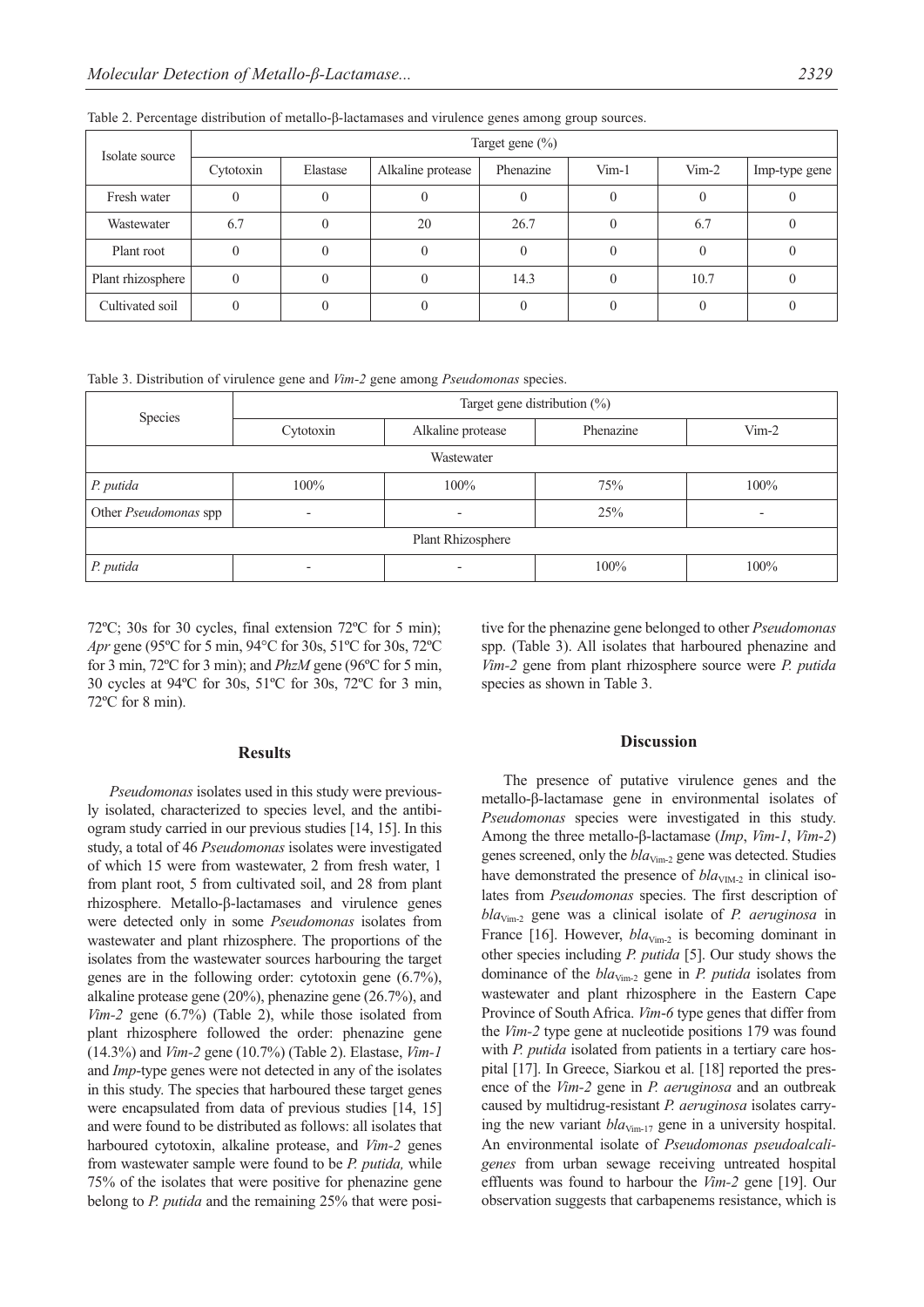widely disseminated among clinical strains of *Pseudomonas* species, is increasingly detected among environmental isolates.

Production of cytotoxin in *Pseudomonas aeruginosa* is of interest because it is involved in phagocytosis and lung injury in human host [7]. In this study, *ExoS* gene, one of the genes responsible for cytotoxin production, was detected. The presence of *ExoS* gene was reported in environmental strain of *P. aeruginosa* in Ireland [7]. Choy et al. [20] reported the presence of *ExoS* gene in about 63% of *P. aeruginosa* isolated from contact-lens and non-contact lens related keratitis in Australia with higher dominance in noncontact lens-related keratitis isolates; the reason for this observation was attributed to the association between *ExoS*/invasiveness and ocular trauma. Another study reported that 98% of cystic fibrosis isolates, including both clonal and non-clonal *P. aeruginosa* strains, carried an *ExoS* gene [21]. The above studies reported the presence of *ExoS* gene in *P. aeruginosa* from clinical sources, in contrast to the current study, where *ExoS* gene was detected in *P. putida* from wastewater source.

Phenazine production causes cell death. A number of genes are involved in phenazine production (*phzH*, *phzS*, and *phzM*). *PhzM* gene is one of the genes that encode proteins required for phenazine production [7], and this gene was detected in *Pseudomonas* isolates from wastewater and plant rhizosphere in the study. The dominance of these phenazine genes has been reported in clinical isolates of *P. aeruginosa*, and only *phzH* was present in environmental strain [7]. In contrast, our data shows the presence of *phzM* in *P. putida* and other *Pseudomonas* species, but absent in *P. aeruginosa*.

Alkaline protease is a protein involved in lysis of fibrin. It interferes with fibrin formation, and inactivates important host defence proteins such as antibodies, complement, IFNγ, and cytokines [22]. Alkaline protease (*Apr* gene) was detected in *P. putida* from wastewater sample (Table 3). The detection of cytotoxin (*ExoS* gene), phenazine production gene (*PhzM*), and alkaline protease (*Apr* gene) in *P. putida* from wastewater samples suggest wastewater source as a reservoir of potential pathogenic *P. putida* strain and may serve as epidemiological risk due to the dissemination of wastewater-treated effluent into the wider environment.

*Pseudomonas putida* is known as an opportunistic pathogen that rarely cause human infection [23], causing it to be considered as a low-grade pathogen [1, 24]. Recently, multi-drug resistant *P. putida* have been found in connection with difficult-to-treat infections [25-27]. This study demonstrates the presence of some putative virulence factors and  $bla<sub>Vi</sub>$ <sub>im-2</sub> in environmental strains of *P. putida*. Despite the fact that this bacterium is not common in human infections, they can act as a reservoir for antibiotic resistance and virulence genes determinant in the environment.

#### **Conclusion**

*Pseudomonas putida* is considered an emerging pathogen with great risk to public and environmental health. *P. putida* isolated from wastewater and plant rhizosphere was found to possess some virulence genes and metallo-β-lactamase gene, portraying this microhabitat as a potential reservoir for virulent and antibiotic-resistant determinant genes in the environment.

#### **Acknowledgements**

We are grateful to the University of Fort Hare for financial support.

## **References**

- 1. WALSH F., ROGERS T.R. Detection of  $bla_{Vim-2}$  carbapenemase in *Pseudomonas aeruginosa* in Ireland. J. Antimicrob. Chemoth. **61**, 219, **2008**.
- 2. BEBRONE C. Metallo-β-lactamases (classification, activity, genetic organization, structure, zinc coordination) and their superfamily. Biochem. Pharmacol. **74**, 1686, **2007**.
- 3. SACHA P., WIECZOREK P., HAUSCHILD T., ZORAWS-KI M., OLSZANSKA D., TRYNISZEWSKA E. Metallo-βlactamases of *Pseudomonas aeruginosa* – a novel mechanism resistance to β-lactam antibiotics. Folia Histochem. Cyto. **46**, 137, **2008**.
- 4. LIBISCH B., WATINE J., BALOGH B., GACS M., MUZSLAY M., SZABÓ G., FÜZI M. Molecular typing indicates an important role for two international clonal complexes in dissemination of *Vim*-producing *Pseudomonas aeruginosa* clinical isolates in Hungary. Res. Microbiol. **159**, 162, **2008**.
- 5. SANTOS C., CAETANO T., FERREIRA S., MENDO S. Tn5090-like class 1 integron carrying  $bla_{Vim-2}$  in a *Pseudomonas putida* strain from Portugal. Clin. Microbiol. Infec. **16**, 1558, **2010**.
- 6. WALSH T.R., TOLEMAN M.A., POIREL L., NORD-MANN P. Metallo-β-lactamases: the quiet before the storm? Clin. Microbiol. Rev. **18**, 306, **2005**.
- 7. FINNAN S., MORRISSEY J.P., O'GARA F., BOYD E.F. Genome diversity of *Pseudomonas aeruginosa* isolates from cystic fibrosis patients and the hospital environment. J. Clin. Microbiol., **42**, 5783, **2004**.
- 8. HAMOOD A.N., GRISWOLD J., COLMER J. Characterization of elastase – deficient clinical isolates of *Pseudomonas aeruginosa*. Infect. Immun. **64**, 3154, **1996**.
- 9. MCIVER K.S., OLSON J.C., OHMAN D.E. *Pseudomonas aeruginosa lasB1* mutants produce an elastase, substituted at active-site His-223 that is defective in activity, processing, and secretion. J. Bacteriol. **175**, 4008, **1993**.
- 10. ALLEWELT M., COLEMAN F.T., GROUT M., PRIEBE G.P., PIER G.B. Acquisition of expression of the *Pseudomonas aeruginosa ExoU* cytotoxin leads to increased bacterial virulence in a murine model of acute pneumonia and systemic spread. Infect. Immun. **68**, 3998, **2000**.
- 11. KURAHASHI K., KAJIKAWA O., SAWA T., OHARA M., GROPPER M. A., FRANK D.W., MARTIN T.R., WIENER-KRONISH J.P. Pathogenesis of septic shock in *Pseudomonas aeruginosa* pneumonia. J. Clin. Invest. **104**, 743, **1999**.
- 12. SMIRNOV V.V., KIPRIANOVA E.A., GARAGULIA A.D., DODATKO T.A. Piliashenko II. Antibiotic activity and siderophores of *Pseudomonas cepacia*. Prikl. Biokhim. Mikrobiol. **26**, 75, **1990**.